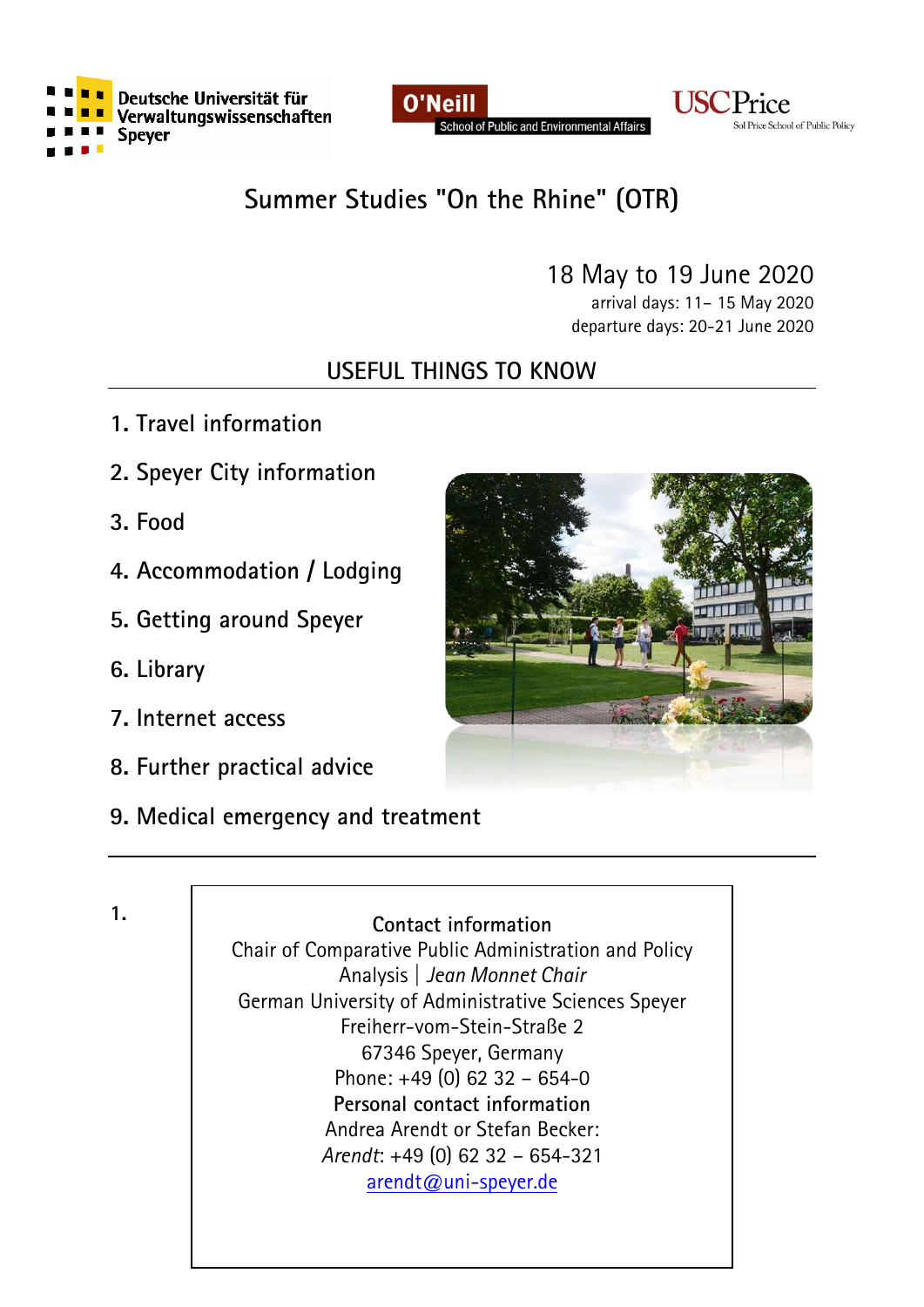# **1. TRAVEL INFORMATION**



### **How to get from Frankfurt Airport to Speyer University**

#### **a) We recommend taking the Long-Distance Train (ICE).**

You find ICE station in [Terminal 1.](https://www.frankfurt-airport.com/content/airport-site/en/infopool/download-center.html#endownloadcenter/tab=endownloadcenter_downloadsattheairport) Please do not depart from the Regional Train station!

#### **There are three ways to buy your ticket (from Frankfurt Airport to Speyer Main Station! – from Frankfurt(M)Flughafen to Speyer Hbf). It costs around 30€.**

- *Online* [\(https://www.bahn.com/en/view/index.shtml\)](https://www.bahn.com/en/view/index.shtml)
- *DB travel centre* in Terminal 1, Section B, Level O or 3 of the AIRail Terminal
- *Ticket machines* in the train station (EC debit card or credit card or cash)

#### **a. Frankfurt Airport – Mannheim Main Station**

Take the ICE or IC train to Mannheim Main Station. It departs every thirty minutes (usually platform 5). It takes about *half an hour* to get to Mannheim.

#### **b. Mannheim main station to Speyer main station**

Take the S-Bahn "*S3"* or *"S4*", direction "*Germersheim*" or "*Bruchsal*". It departs every thirty minutes (usually platform 1). The ride takes about *half an hour*, there is no need to change trains. Get off at "Speyer Hauptbahnhof" (Speyer main station).

#### **c. Speyer main station to Speyer University**

We recommend taking a taxi. A taxi stand is in front of the train station. In case there is no taxi available, please call *Merl: 06232/ 24 117* or *Halling: 06232/ 63 58 58*.

In case your cell phone doesn't work in Germany, there is a pay phone in front of the train station. You need coins for it. The taxi ride is approx.  $5-7 \notin$  and takes about 5 minutes.

#### **b) By taxi**

You may take a taxi to Speyer University. The ride takes about one hour and costs approx. 125 € oneway (Taxi Merl, actuality: July 2018). You find taxis in front of the terminals. If you travel in small groups of up to 8 students, prices can be reduced. A van for 8 people, luggage included, is 166,60 Euro one way (Taxi Merl, actuality: July 2016). We recommend organizing groups with your fellow students prior to booking your flight.

## **2. SPEYER CITY**

If you want to learn about Speyer in English, please follow this link:

[http://www.speyer.de/sv\\_speyer/en/Tourism/](http://www.speyer.de/sv_speyer/en/Tourism/)

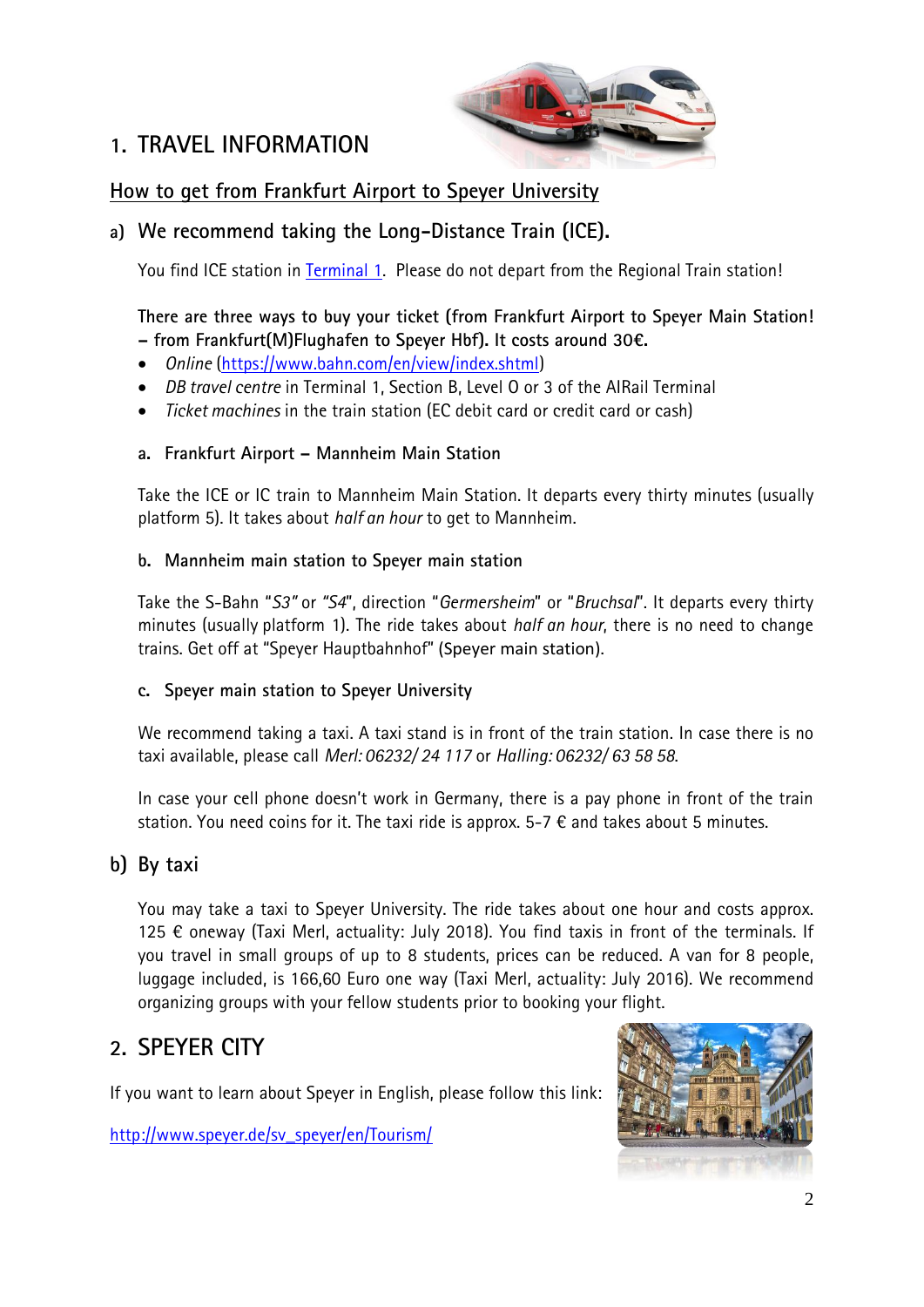## **3. FOOD**

**Please remember that almost all shops in Germany are closed on Sundays!**

### **a) Cafeteria ("Taberna") on campus**

**Opening hours:**

8.00 am – 5.00 pm (Monday-Thursday) 8.00 am – 3.00 pm (Friday)

Please note that the cafeteria is closed on weekends and that no Dinner is served!

Breakfast**:** 8.00 am – 10.30 am: € 3.70 Lunch: 11.30 am – 2.00 pm: € 3.50

#### **b) Grocery stores nearby**

• [Penny Market:](http://www.supermarktcheck.de/supermarkt/62113-penny-markt-speyer/) Dudenhofer Str. 10, 67346 Speyer (Mon-Sat opened from 7:30 to 21:30, closed on Sundays)

• [Mix Markt](https://www.mixmarkt.eu/en/germany/stores/8/) (Russian Supermarket): Dudenhofer Str. 44, 67346 Speyer Tel: 06232 / 6580378 (Mon-Sat opened from 9.00-20.00, closed on Sundays)

## **4. ACCOMODATION / LODGING**

**a)** Incoming international students will live on campus of Speyer University in a dormitory called "Gästehaus Freiherr-vom-Stein" ("Guesthouse Freiherr-vom-Stein"). You will share a room with a student from Speyer University.

The dormitory comprises 56 double rooms (26  $m<sup>2</sup>$  each), with two rooms having been especially refurbished for handicapped persons. Please take notice of the following features:

- $\blacksquare$  Bedclothes are available
- Towels are not available
- Hairdryers are not available
- There is no TV in the rooms (there are TV devices in the "club" rooms at the ground floor)



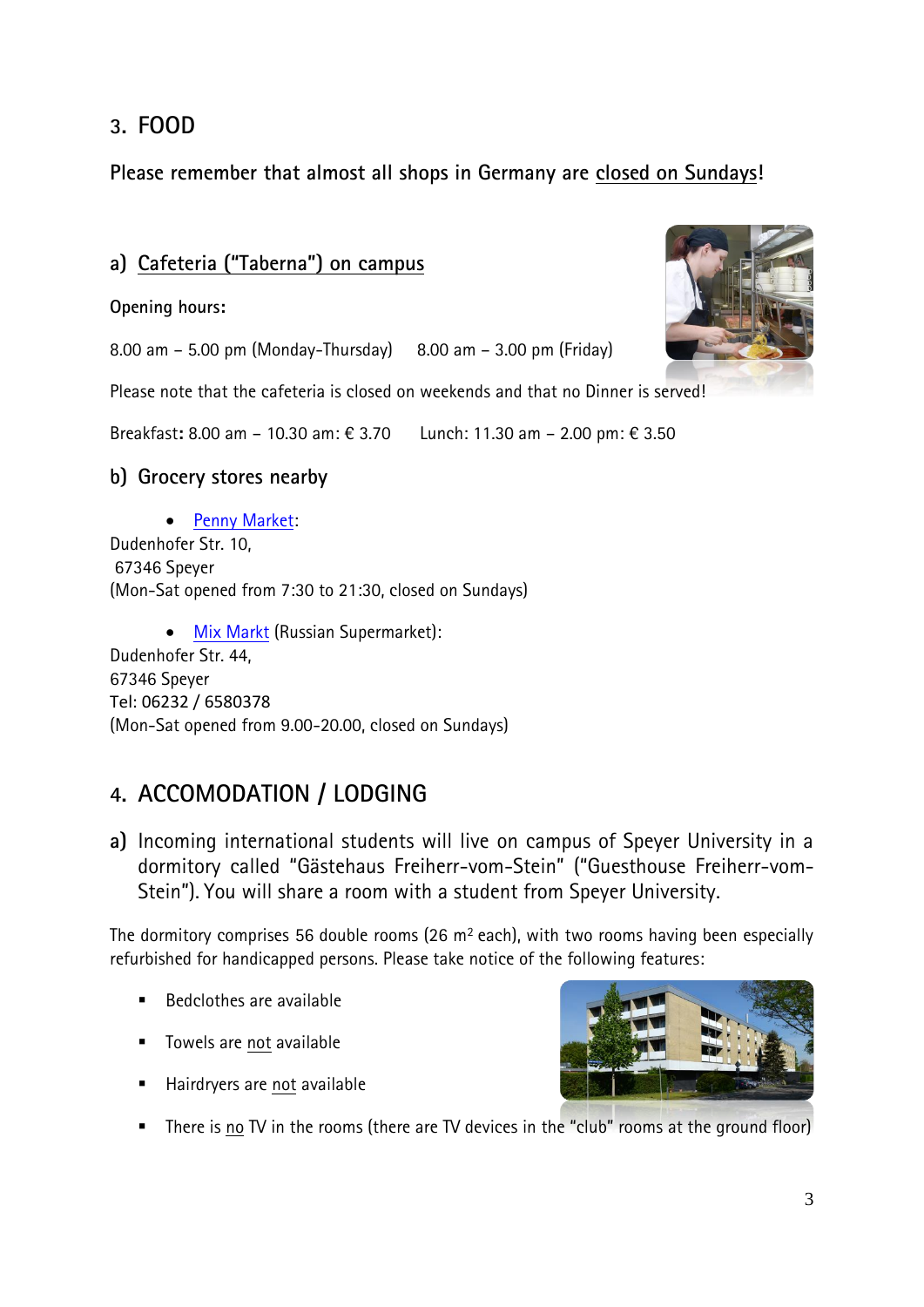- Bathrooms with toilet & shower (but no shower gel)
- Dishes & cups are available in the kitchen please clean them after use
- Kitchen can be made use of, but please clean it after you used it
- Refrigerator can be used
- Washing machines and tumblers can be used (fee-based, 2x50 cents for one wash)
- Internet access (please see below paragraph  $7$ )

### **b) HOTEL INFORMATION SPEYER**

For Hotel information in Speyer, please visit the following website:

[http://www.speyer.de/sv\\_speyer/en/Tourism/Overnight%20accommodations/](http://www.speyer.de/sv_speyer/en/Tourism/Overnight%20accommodations/)

# **5. GETTING AROUND SPEYER**

Most shops, restaurants and bars are in **walking** distance from the campus. It takes about 15 minutes to walk to the city centre. You'll be provided with a city map on your arrival.

### **a)** Bus to the City centre

The bus stop at the university is called "Verwaltungshochschule/Universität", it's the bus 561. It runs about every hour. You must change at Hirschgraben to bus 565 to go to the "Domplatz" and city centre.

You can get further information on the bus schedule here (presently only in German available): [http://fahrplanauskunft.vrn.de/vrn/XSLT\\_TRIP\\_REQUEST2?language=de](http://fahrplanauskunft.vrn.de/vrn/XSLT_TRIP_REQUEST2?language=de)

- **b)** If you want to rent a **bike**, there are two easy options.
	- **a. Stiller Radsport: Gilgenstraße 24, 67346 Speyer <http://www.stiller-radsport.de/>**

Price: around 10  $\epsilon$  per day (depending on the number of days and bikes)

#### **b. VRNnextbike**

[https://www.vrn.de/service/downloads/mobilitaet/dokumente/2015\\_flyer\\_vrnnextbike\\_speye](https://www.vrn.de/service/downloads/mobilitaet/dokumente/2015_flyer_vrnnextbike_speyer.pdf) [r.pdf](https://www.vrn.de/service/downloads/mobilitaet/dokumente/2015_flyer_vrnnextbike_speyer.pdf)

Rental fees are roughly as follows (prices are from 01/2017): 1 bike  $\epsilon$  9,-/day  $\epsilon$  29,-/7days

**c)** Finally, there are **taxis**: *Merl*: 06232/ 24 117 or *Halling*: 06232/ 63 58 58.

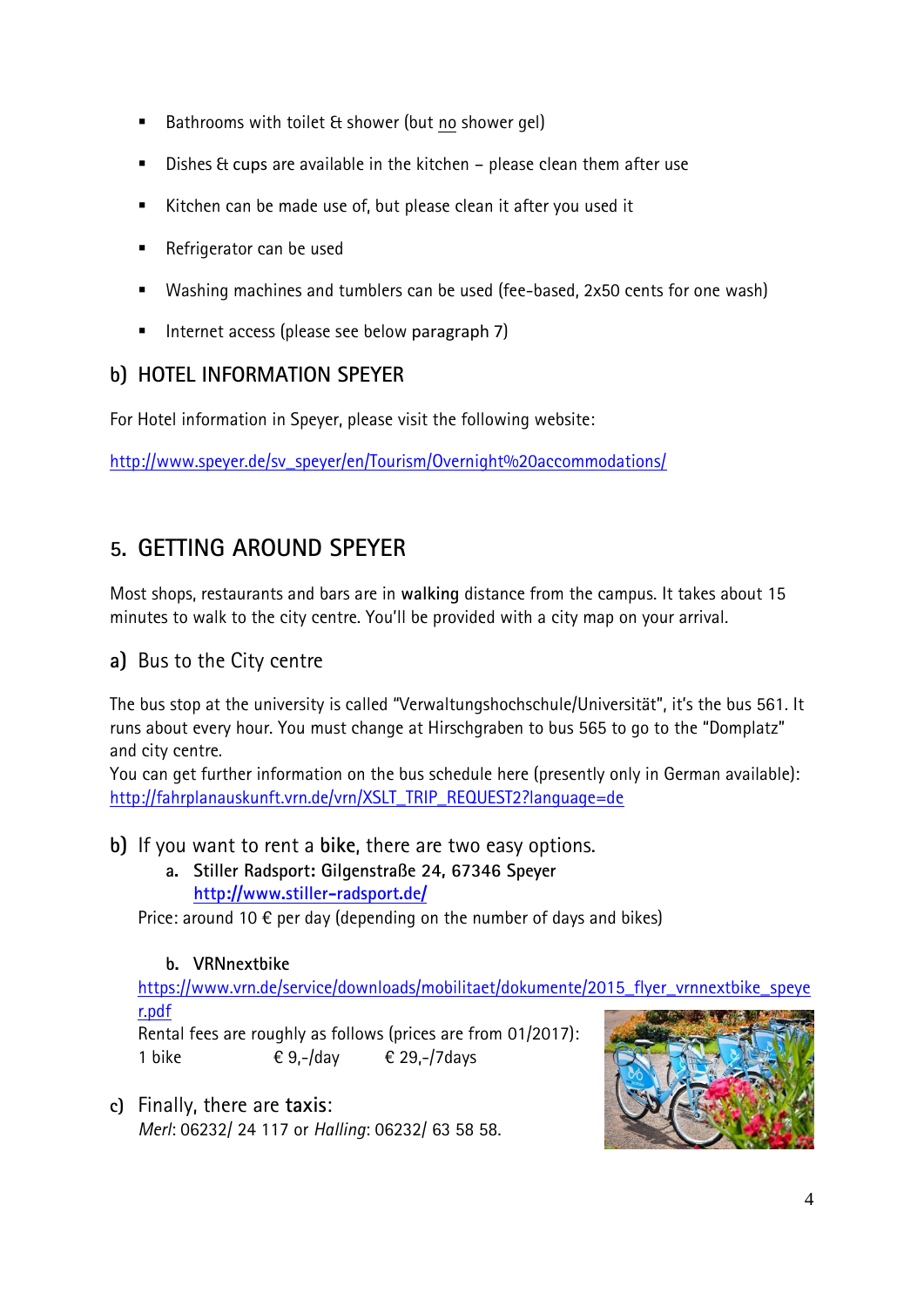# **6. LIBRARY**

**Opening hours** *Monday to Friday 8:00 – 22:00 Saturday 13:00 – 19:00 Sunday closed*



**Contact** Phone: +49 (0) 62 32 / 654-243 | Fax: +49 (0) 62 32 / 654-307

<http://www.uni-speyer.de/de/service/bibliothek/begruessung.php> E-Mail: [bibliothek@dhv-speyer.de](mailto:bibliothek@dhv-speyer.de) 

On demand, you will receive your library cards on the campus tour at the beginning of the program. You may also use the printer, the copy and book scanning machines.

# **7. INTERNET ACCESS**

At present, there are two options for internet access on campus.

### **a) Wired network connection (LAN)**

Wired network connection can be accessed with a standard-Ethernet cable (CAT 5 patch cable with a RJ45 plug) in the service area of the library and in the rooms of the dormitory.

#### **b) W-LAN**

Wi-fi is available on campus and in your dorm rooms.

At the moment, the WLAN can only be used in a security mode with **data encryption (WPA2).** On the first connection, a security key must be entered. This procedure needs to be performed only once.

**The security key will be available in your welcome folder.**

## **8. FURTHER PRACTICAL ADVICE**

#### **a) Travel adapter for your notebooks**

Did you forgot to take one with you?

You can lend one at Andrea Arendt, Secretary to Prof. Bauer. Please return it to her on departure.

Phone: +49 – 62 32 – 654 321